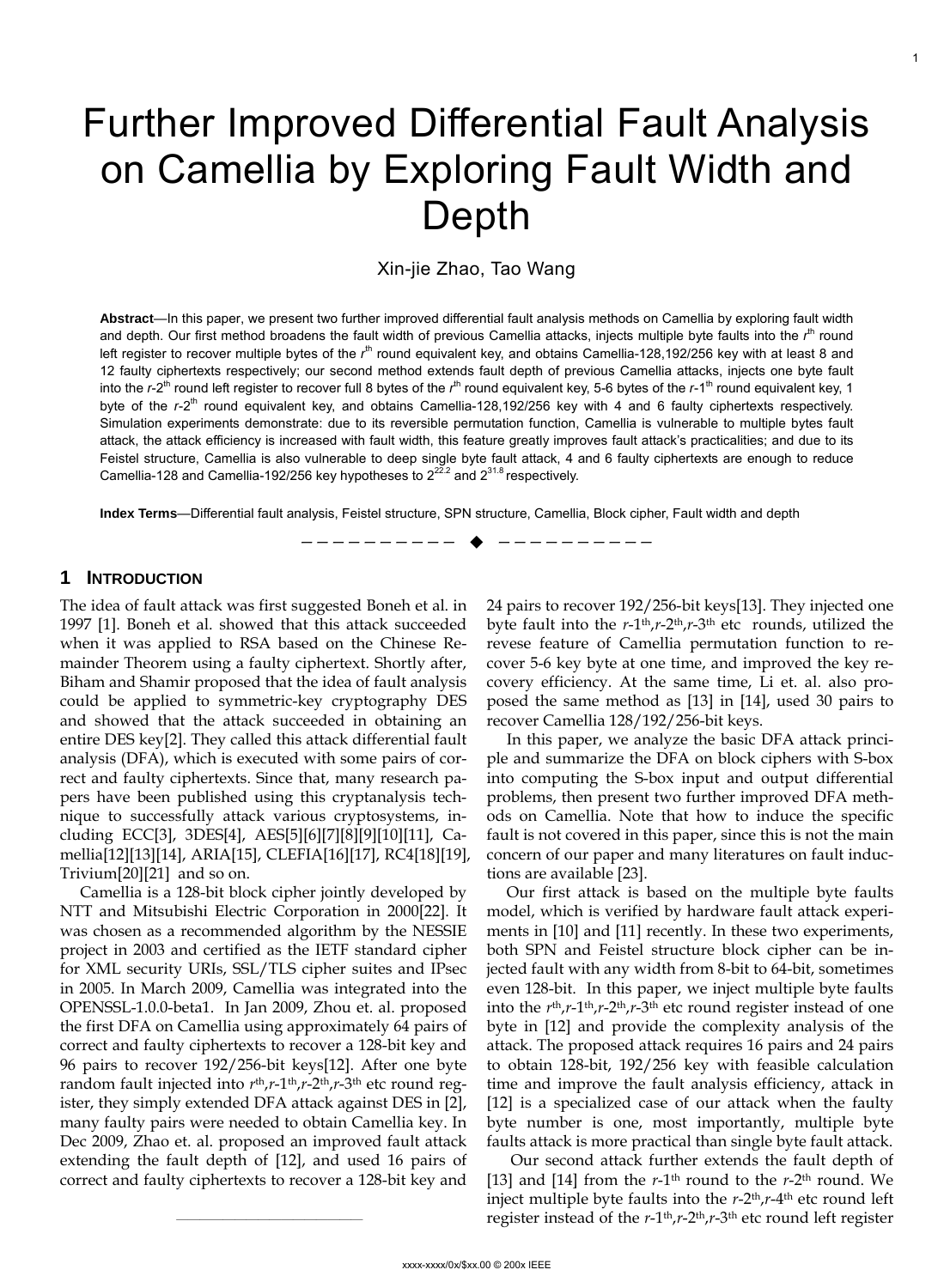in [\[13\].](#page-7-12) The proposed attack takes advantage of the generalized Feistel structure of Camellia, one byte fault in the *r*-2th round can recover 8 bytes of the *r*th round equivalent key, 5-6 bytes of the *r*-1th round equivalent key and 1 byte of the *r*-2th round equivalent key, so 4 and 6 faulty pairs are enough to recover Camellia-128,192/256 key hypotheses to 222.2 and 231.8 respectively. Compared with [\[12\]](#page-7-11)[,\[13\]](#page-7-12),[\[14\]](#page-7-13), Our DFA method not only enhances the fault depth, but also improves the fault analysis efficiency by 16 times and 4 times respectively, and decreases the faulty ciphertexts number. Besides, our second attack can be easily extended to DFA on Camellia key schedule case, while [\[12\]](#page-7-11) can not.

As induction of faults requires high precision instruments (more the precision, more the cost!) and is harder to guarantee, an attack which requires large number of faulty pairs is impractical. We can, therefore, state that the most efficient attacks are those that require the fewest assumptions on the effect of a fault and least faulty ciphertexts. Our first attack looses the assumptions on the fault width to improve the fault injection practicability, the second attack deduces the number of faulty ciphertexts to improve the key retrieve efficiency, so we believe that both attacks are much more strongger than previous DFA attacks on Camellia.

This work is organized as follows. In Section 2, we present the basic DFA model and how it can be used into SPN and Feistel block ciphers. Section 3 presents the general overview of DFA on Camellia. Section 4 and Section 5 present several further improved DFA attacks on Camellia by broadening fault width and enhancing fault depth respectively. Section 6 displays the complexity analysis and experimental results of the attacks. Section 7 is the conclusion.

## **2 DFA ATTACK MODEL**

Most block ciphers are composed of Substitution function *S* and Permutation function *P*. In DFA attacks, the adversary usually injects single byte fault before the final *S* function, after the *S* function, the S-box lookup index byte *a* becomes *a*\*, the S-box input differential value ∆*a* (∆*a*=*a*⊕ *a*\*) can be either known or unknown. But usually, the adversary can obtain the S-box output differential ∆*c* by observing the correct and faulty ciphertext. So, it always holds the following formula

$$
S[a] \oplus S[a \oplus \Delta a] = \Delta c \tag{1}
$$

The output of the *S* function usually has extra postwhitenings by Xored the last round key to generate the ciphertexts *C*. As *C* is known, if *a* is obtained, the last round key can be recovered. According to ∆*a* is known or unknown, we present two DFA models for Feistel and SPN structure block ciphers.

#### **1 ∆***a* **is known**

This case is usually related with Feistel structure block cipher. If one byte fault ∆*a* is injected into the *r*th round left register, due to the feature of Feistel structure, both ∆*a* and ∆*c* can be obtained after analyzing the cipher differential ∆*C*. If we input every possible candidate of *a* to formula (1), we can get limited candidates of *a* satisfying formula (1).

Fig. 1 is the Camellia S-box and differential S-box (∆=1) elements sorted ascending, the gray block denotes candidates of S-box, and the white block denotes the impossible candidates of S-box. It's clear to see that the Camellia S-box *S* has covered with every distinct value from 0x00 to 0xff (total number is 256), and every candidate is used only once. However, when it comes to the differential Sbox *S*'(*S*'[*a*]=*S*[*a*]⊕*S*[*i*⊕∆*a*], ∆*a*=0x01), *S*' can't cover every distinct candidate value from 0x00 to 0xff(total number is 127), usually every possible candidate of *S*' is used twice or more. If we input every candidate of *a* into formula (1), 2-4 candidates of *a* can be obtained, which means that we can get 2-4 candidates for the last round key.

| S-box distributions |           |                |    |                |                 |                |                |              |                |           |                 | differential S-box distributions(I<br>=1) |                |          |    |                |                |    |     |                |                 |           |           |                |                 |                 |                  |              |           |           |           |
|---------------------|-----------|----------------|----|----------------|-----------------|----------------|----------------|--------------|----------------|-----------|-----------------|-------------------------------------------|----------------|----------|----|----------------|----------------|----|-----|----------------|-----------------|-----------|-----------|----------------|-----------------|-----------------|------------------|--------------|-----------|-----------|-----------|
| $\Omega$            |           | $\overline{2}$ | a, |                | $5\overline{5}$ | 6              | $\overline{ }$ | $\mathbf{a}$ | $\Omega$       | A         | B               | C                                         | D.             | E        | F  | $\Omega$       |                | 2  | з   | 4              | 5               | 6         | 7         | 8              | $\Omega$        | A               | B                | c            | D.        | E         | F         |
| 10                  | 11        | 12             | 13 | 14             | 15              | 16             | 17             | 18           | 19             | 14        | <b>1B</b>       | $\mathbf{r}$                              | 1D             | 1F       | 1F | 10             | 11             | 12 | 13  | 14             | 15              | 16        | 17        | 18             | 19              | 1A              | 1B               | 1C           | 1D        | 1E        | 1F        |
| 20                  | 21        | $\mathfrak{D}$ | 23 | 24             | 25              | 26             | 27             | 28           | 29             | 24        | 28              | $\infty$                                  | 2D             | Æ        | Æ  | 20             | 21             | 22 | 23  | 24             | 25              | 26        | 27        | 28             | 29              | 2A              | 28               | 2C           | 20        | Æ         | Æ         |
| 30                  | 31        | 32             | 33 | 34             | 35              | 36             | 37             | 38           | 39             | 34        | 3B              | $_{\rm 3C}$                               | 3 <sub>D</sub> | 3E       | Œ  | 30             | 31             | 32 | 33  | 34             | 35              | 36        | 37        | 38             | 39              | 34              | 3 <sub>R</sub>   | 3C           | 3n        | 3F        | 38        |
| 40                  | 41        | 42             | 43 | 44             | 45              | 46             | 47             | 48           | 49             | 4A        | 4B              | Æ.                                        | 4D             | 4F       | Æ  | 40             | 41             | 42 | 43  | AA             | 45              | 46        | 47        | 48             | 49              | $\Delta \Delta$ | AB               | 4C           | 4D        | Æ         | Æ         |
| 50                  | 51        | 52             | 53 | 54             | 55              | 56             | 57             | 58           | 59             | <b>5A</b> | 5B              | 50                                        | 50             | 牙        | 圧  | 50             | 51             | 52 | 53. | 54             | 55              | 56        | 57        | 58             | 59              | 5A              | 5B               | 50           | 50        | <b>FE</b> | 乐         |
| 60                  | 61        | 62             | 63 | 64             | 65              | 66             | 67             | 68           | 69             | 6A        | 6B              | ec                                        | 60             | Œ        | Œ  | 60             | 61             | 62 | 63  | 64             | 65              | 66        | 67        | 68             | 69              | 64              | 6B               | BC           | 60        | Œ         | 6F        |
| $\overline{m}$      | 71        | 72             | 73 | 74             | 75              | 76             | 77             | 78           | 79             | 7A        | 7B              | $\pi$                                     | TD             | Æ        | 正  | 70             | 71             | 72 | 73  | 74             | 75              | 76        | 77        | 78             | 79              | <b>7A</b>       | <b>7B</b>        | $\pi$        | 7D        | Æ         | $\pi$     |
| 80                  | 81        | 82             | 83 | 84             | 85              | 86             | 87             | 88           | 89             | <b>8A</b> | 8B              | 8C                                        | 8D             | Œ        | 8F | 80             | 81             | 82 | 83  | 84             | 85              | 86        | 87        | 88             | 89              | 8 <sub>0</sub>  | 8 <sub>R</sub>   | $2^\circ$    | 8n        | a         | æ         |
| 80                  | 91        | 92             | 93 | 94             | 95              | 96             | 97             | 98           | 99             | 94        | SB <sub>3</sub> | <sub>sc</sub>                             | so l           | <b>F</b> | Æ  | 90             | 91             | 92 | 93  | 94             | 95              | 96        | 97        | 98             | 99              | 9A              | 98               | 90           | 90        | SE.       | <b>SF</b> |
| A <sub>0</sub>      | A1        | A <sub>2</sub> | A3 | $\mathbf{A}$   | A5              | A6             | AZ             | A8           | AG             | AA        | AB              | AC.                                       | AD I           | AE I     | AF | A0             | A1             | A2 | A3  | A4             | A5              | A6        | A7        | A8             | AR              | AA.             | AB               | AC.          | AD.       | AE.       | AF        |
| BO <sub>1</sub>     | <b>B1</b> | B <sub>2</sub> | B3 | B <sub>4</sub> | E5              | B <sub>6</sub> | EZ             | <b>BR</b>    | <b>B</b>       | <b>BA</b> | BB              | BC                                        | BD             | BE       | BE | B <sub>0</sub> | B <sub>1</sub> | B2 | E3  | B <sub>4</sub> | BS              | <b>B6</b> | <b>B7</b> | ES.            | <b>B9</b>       | <b>BA</b>       | BB               | BC.          | <b>BD</b> | BE.       | BF        |
| $\infty$            | C1        | C2             | C3 | C4             | $\mathbb{C}5$   | C <sub>6</sub> | C7             | C.8          | C9             | CA.       | CB              | cc                                        | l co l         | CE I     | CF | $\infty$       | C1             | œ  | C3  | C4             | CS <sub>1</sub> | OS.       | CZ        | C8             | CS <sub>1</sub> | CA              | CB               | CC.          | CD.       | CE.       | CE        |
| DO.                 | D1        | D <sub>2</sub> | D3 | D <sub>4</sub> | DS              | D6             | D7             | $DS$ $109$   |                | DA I      | DB.             | DC.                                       | DD I           | DE I     | DF | DO.            | D <sub>1</sub> | D2 | D3  | D <sub>4</sub> |                 | DS DS     | D7        | D <sub>8</sub> |                 | D9 DA           |                  | <b>DB</b> DC | <b>DD</b> | ne l      | DF        |
| EO                  | F1        | E2             | E3 | E4             | E5              | F6             | F7             | E8           | B <sub>2</sub> | <b>EA</b> | EB              | EC                                        | ED I           | EE       | EE | E0             | E1             | E2 | E3  | E4             | E5.             | E6        | E7        | EB.            | E9              |                 | <b>EA EB ECI</b> |              | ED        | EE.       | EF        |
| EO                  | F1        | F <sub>2</sub> | E3 | F4             | F <sub>5</sub>  | F6             | F7             | <b>F8</b>    | B9             | <b>FA</b> | <b>FB</b>       | I FC                                      | <b>FD</b>      | FE       | EE | E <sub>0</sub> | F1             | FZ | E3  | F <sub>4</sub> | F5              | F6        | F7        | F8             | F9              | FA.             | FB.              | FC.          | FD.       | <b>FE</b> | EF        |

Fig. 1. Camellia S box and differential S box (∆=1) elements sorted ascending.

#### **2 ∆***a* **is unknown**

This case is usually related with SPN structure block cipher. As to Feistel structure block cipher, when one byte fault is injected before the last permutation layer of the *r*-1th round, and both the *r*th round S-box input and output differential are known. However, as to SPN structure block cipher, when one byte fault is injected before the last permutation layer of the *r*-1<sup>th</sup> round, after the permutation layer, *m* faulty state with the same differential fault value as ∆*a* can be generated, but after the *r*th S function, the faults are propagated into *m* differential faults, ususlly, the S-box output differential ∆*c* is known, but the input differential ∆*a* is unknown. In order to recover *a*, ∆*a* has to be guessed firstly. Suppose ∆*a* is an 8-bit non-zero value, which has 255 candidates. Usually, the *m* different output differential values should be related with the same input differential S-box, if these 7 output values are not in the same differential S-box when ∆*a* =*n*, we can eliminate ∆*a* =*n*, using this technique, we can get limited candidates of ∆*a*, then case 2 (∆*a* is unknown) can be transferred into Case 1 (∆*a* is known), finally, after analyzing enough samples, *a* and the secret key can be obtained.

# **3 GENERAL OVERVIEW OF DFA ON CAMELLIA**

# **3.1 Description of Camellia**

A full description of the Camellia cipher is provided in [\[22\]](#page-7-17), but below is a brief description of the cipher's properties that are utilized in this study.

**Encryption Procedure:** Camellia is an iterated cipher, its block length is 128-bit, and support 128,192,256-bit three key length types, it adopts the Feistel structure. In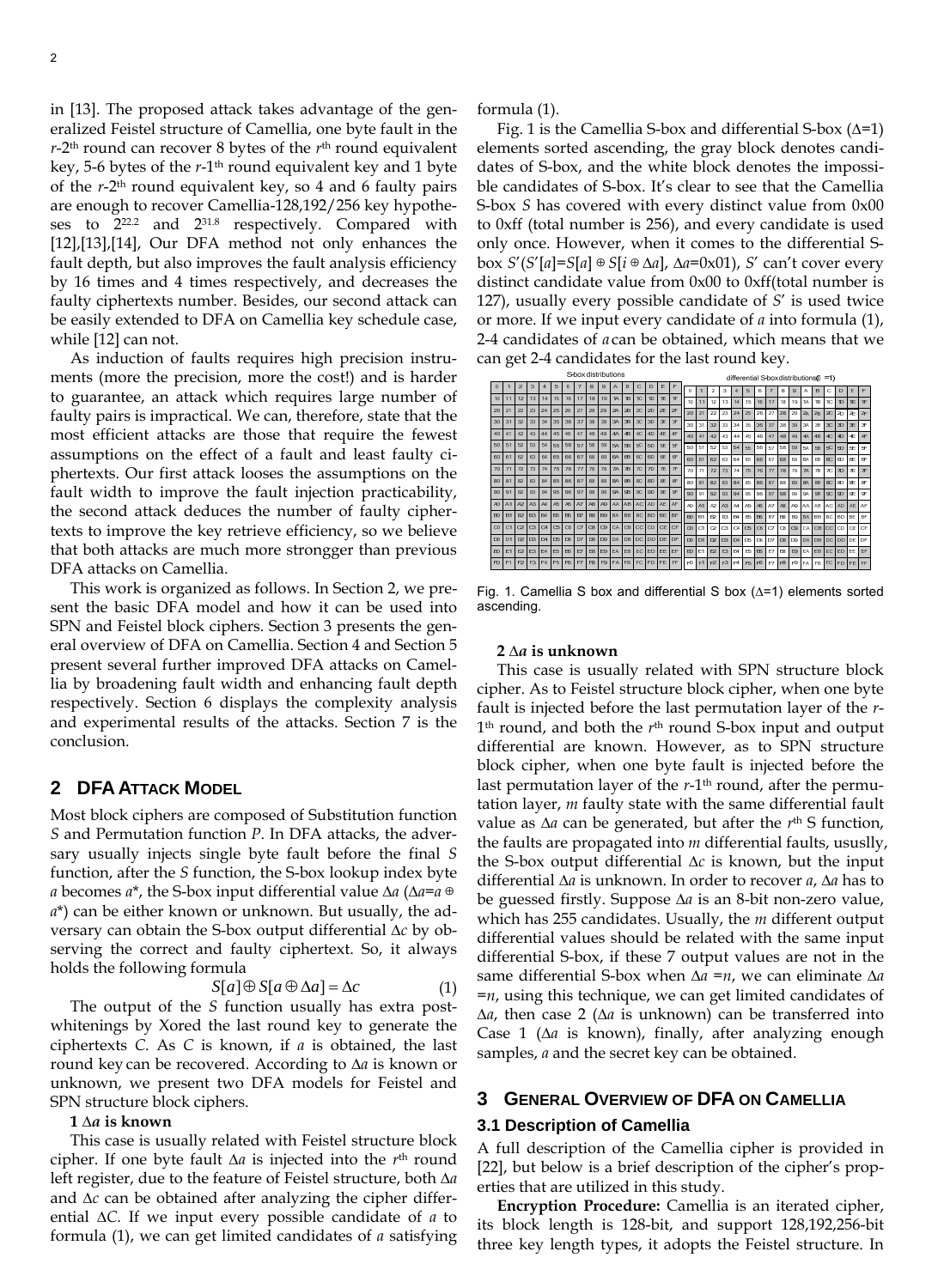order to improve the security of the cipher, in the first and last round, the 128-bit data block is XORed with 128 bit pre-whitening and post-whitening keys, and the *FL* and *FL*-1 functions inserted every 6 rounds are used to provide non-regularity between the rounds. The Feistel structure for Camellia encryption can be written as follows:

$$
\begin{cases} L_r = R_r \oplus F(L_{r-1}, k_r) \\ R_r = L_{r-1} \end{cases}
$$

 $k_r$  denotes the  $r<sup>th</sup>$  round key,  $F = P \cdot S$  is the round function, the definition of the *S* and *P* function is

$$
S: F_{2}^{64} \rightarrow F_{2}^{64}
$$
\n
$$
I_{0(8)} || I_{1(8)} || I_{2(8)} || I_{2(8)} || I_{3(8)} || I_{4(8)} || I_{5(8)} || I_{6(8)} || I_{7(8)}
$$
\n
$$
\rightarrow I'_{0(8)} || I'_{1(8)} || I'_{2(8)} || I'_{3(8)} || I'_{4(8)} || I'_{5(8)} || I'_{6(8)} || I'_{7(8)}
$$
\n
$$
I'_{0} = s_{0}(I_{0}), I'_{1} = s_{1}(I_{1}), I'_{2} = s_{2}(I_{2}), I'_{3} = s_{3}(I_{3})
$$
\n
$$
I'_{4} = s_{1}(I_{4}), I'_{5} = s_{2}(I_{5}), I'_{6} = s_{3}(I_{6}), I'_{7} = s_{0}(I_{7})
$$
\n
$$
P: F_{2}^{64} \rightarrow F_{2}^{64}
$$
\n
$$
z_{0(8)} || z_{1(8)} || z_{2(8)} || z_{3(8)} || z_{4(8)} || z_{5(8)} || z_{5(8)} || z_{6(8)} || z_{7(8)}
$$
\n
$$
\rightarrow z'_{0(8)} || z'_{1(8)} || z'_{2(8)} || z'_{3(8)} || z'_{4(8)} || z'_{5(8)} || z'_{6(8)} || z'_{7(8)}
$$
\n
$$
z'_{0} = z_{0} \oplus z_{2} \oplus z_{3} \oplus z_{5} \oplus z_{6} \oplus z_{7}, z'_{4} = z_{0} \oplus z_{1} \oplus z_{5} \oplus z_{6} \oplus z_{7}
$$
\n
$$
z'_{1} = z_{0} \oplus z_{1} \oplus z_{3} \oplus z_{4} \oplus z_{6} \oplus z_{7}, z'_{5} = z_{1} \oplus z_{2} \oplus z_{4} \oplus z_{5} \oplus z_{7}
$$
\n
$$
z'_{2} = z_{0} \oplus z_{1} \oplus z_{2} \oplus z_{4} \oplus z_{5} \oplus z_{7}, z'_{6} = z_{2} \oplus z_{3} \oplus z_{4} \oplus z_{5} \oplus z_{7}
$$
\n
$$
z'_{3}
$$

**Key Schedule:** Firstly, 4 12-bit variable *KL*, *KR*, *KA*, and  $K_B$  are generated from the initial key and 6 64-bit constant  $\sum_i$  ( $i = 1, 2, ..., 6$ ) by several F functions, then the 64-bit sub-keys *kwt*, *ku*, and *klv* are generated from *KL*, *KR*, *KA*, and  $K_B$ , specific procedure is provided in [\[22\]](#page-7-17).

#### **3.2 Basic assumption and Notation**

#### **1 Assumption:**

(1) One byte or more bytes random fault is induced into the memory registers storing the intermediate results in one fault induction. Notice that the attacker knows neither the location nor the concrete value of the fault.

(2) For any one plaintext adaptively selected, two different ciphertexts under the control of the same secret key are available, the right ciphertext and the faulty one.

(3) The faulty ciphertexts of the required type are presumably available. How to induce the specific fault is not covered in this paper, since this is not the main concern of our paper and many literatures on fault inductions are available [\[23\].](#page-7-18) The attacker should be able to identify the required faulty ciphertexts from a mass of faulty ciphertexts and discard faults occurring at a wrong timing.

(4) Only one master key is used during one attack.

#### **2 Notation:**

(1) *Kr*: the equivalent subkey of the *r*th round, also is the exclusive OR half of the post-whitening subkey and the *r*th subkey. In case of Camellia-128, the equivalent subkey for the 18<sup>th</sup>, 17<sup>th</sup>, 16<sup>th</sup>, 15<sup>th</sup>, 14<sup>th</sup>, 13<sup>th</sup> round is  $K_{18} = k_{18} ⊕ k_{w3}$ ,  $K_{17}$ = $k_{17}$  ⊕  $k_{w4}$ , $K_{16}$ = $k_{16}$  ⊕  $k_{w3}$ , $K_{15}$ = $k_{15}$  ⊕  $k_{w4}$ , $K_{14}$ = $k_{14}$  ⊕  $k_{w3}$ , $K_{13}$ = $k_{13}$ ⊕*kw*4 respectively.

(2) *Lr*-1, *Rr*-1: the 64-bit left and right half of the *r*th round inputs.

(3)  $k_r$ : the 64-bit  $r<sup>th</sup>$  round subkey.

(4) *∆ILr i* , *∆IRr i* : the *i*th byte of the *r*th round left and right

half input differential value. $(i \in [0,7])$ 

(5) *∆OLri* , *∆ORri* : the *i*th byte of the *r*th round left and right half output differential value. $(i \in [0,7])$ 

 $(6)$   $\Delta S_r^i$ ,  $\Delta P_r^i$ : the *i*<sup>th</sup> byte of the *r*<sup>th</sup> round *S* function and *P* function output differential value.(*i*∈[0,7])

(7) *∆CLi* , *∆CRi* : the *i*th byte of the left and right half ciphertext differential value. $(i \in [0,7])$ 

(8) Fault: If not specially stated, fault denotes the nonzero differential value except for the faulty ciphertext.

#### **3.3 Main idea of DFA on Camellia**

The main idea of DFA on Camellia is as follows:

(1) Choose any plaintext *P*, and obtain the corresponding correct ciphertext *C*.

(2) Inject specific fault into the encryption procedure or key schedule, and obtain the faulty ciphertext *C*\*.

(3) Deduce one byte or several bytes of *Kr* using DFA technique.

(4) Repeat the above steps, until full  $K_r$  is recovered.

(5) Proceed in the same way and attack the previous round, and deduce *Kr*-1, *Kr*-2, *Kr*-3…., accordingly.

(6) Recover Camellia-128 key by *Kr*-3, *Kr*-2, *Kr*-1,*Kr* and Camellia-192/256 key by *Kr*-5, *Kr*-4,*Kr*-3,*Kr*-2,*Kr*-1, *Kr* with key reversion techniques.

(7) Verify the correctness of the recovered Camellia key.

In the next Sections, two improved differential fault analysis methods on Camellia by broadening fault width and enhancing fault depth are described, and the experimental results and comparisons are given to prove the correctness of the analysis theory.

# **4 IMPROVED DFA ON CAMELLIA BY BROADENING FAULT WIDTH**

#### **4.1 Previous Study**

Zhou's attack [\[12\]](#page-7-11) is a generic attack based on model of Section 2. Its main idea is to inject single byte fault on the rth round left register  $L_{r-1}$  and use equitation (1) to retrieve *Kr*. Let's take recovering *K*18 as an example, the fault propagation is depicted in Fig. 2.



Fig. 2. Fault propagation of one byte fault in *L*17.

The adversary first induces one byte fault *∆IL*180 to *L*170, after the *S* function, *∆IL*18 is transferred to single byte fault *∆S*180, after the *P* function, 5 or 6 bytes of *∆P*18 have the same fault as  $ΔS<sub>18</sub><sup>0</sup>$ , after the final swap and exclusive OR of *kw*3 and *kw*4, *∆CL* is equal to *∆IL*18 and also is the *S* func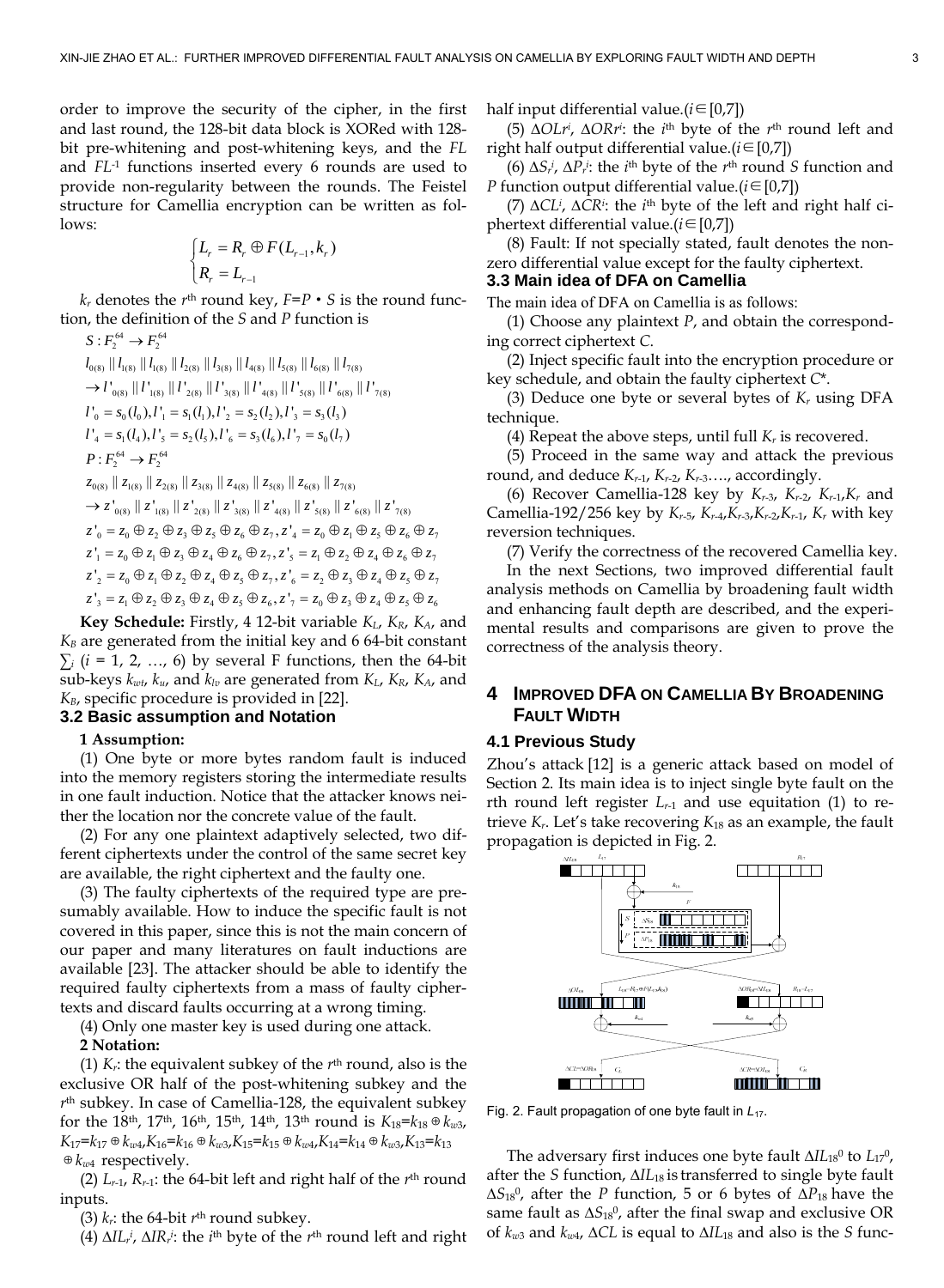tion input differential, *∆CR* is equal to *∆P*18 and its nonzero value is also the *S* function output differential. By applying DFA methods of Section 2, the adversary can recover  $K_{18}$ <sup>0</sup>. Note that one byte fault can only recover one *K*18 byte from 256 to 2-4 candidates, and two times of the same location single byte fault can recover one *K*18 byte, so at least 16 faults are needed to recover *K*18. By applying this method to the  $17<sup>th</sup>$ ,  $16<sup>th</sup>$ ,  $15<sup>th</sup>$  round,  $K_{17}$ ,  $K_{16}$ ,  $K_{15}$  can be recovered, combing the key reverse techniques, the initial key *K* can be obtained.

# **4.2 Improved DFA on Camellia by Broadening Fault Width**

In this section, we suppose the adversary has the ability of injecting multiple byte faults into *Lr*-1, this is much more practical than single byte fault attack in [\[12\]](#page-7-11), also has been verified by hardware fault attack experiments in [\[11\]](#page-7-10) recently. Let's take injecting *m* (1≤*m*≤8) faults into the 18th round left register *L*17 to recover *m* bytes of *K*18 as an example, the fault propagation is depicted in Fig. 3.



Fig. 3. Fault propagation of multiple byte faults in *L*17.

Specific attacking procedure is as follows:

(1) Choose random plaintext *P* and obtain the correct ciphertext *C* under the secret key *K*.

(2) Induce *m* bytes random faults *∆IL*18 into *L*17, and obtain the faulty ciphertext *C*\*.

(3) Deduce the fault location.

Different fault locations injected into *L*17 can propagate the same location faults into *CL*, according to the nonzero byte of ∆*CL*, the attacker can easily identify the fault location injected into *L*17.

 $(4)$ Compute the 18<sup>th</sup> round S-box input and output differential *∆IL*18 and *∆S*<sup>18</sup>

According to Fig.3, the 18th round S-box input differential *∆IL*18 is equal to the left half ciphertext differential *∆CL*, the 18th round S-box output differential *∆S*18 can be computed by the Camellia reverse *P* function

$$
\Delta S_{18}^{\circ} = \Delta P_{18}^{\circ} \oplus \Delta P_{18}^{\circ} \oplus \Delta P_{18}^{\circ} \oplus \Delta P_{18}^{\circ} \oplus \Delta P_{18}^{\circ} \oplus \Delta P_{18}^{\circ},
$$
  
\n
$$
\Delta S_{18}^{\circ} = \Delta P_{18}^{\circ} \oplus \Delta P_{18}^{\circ} \oplus \Delta P_{18}^{\circ} \oplus \Delta P_{18}^{\circ} \oplus \Delta P_{18}^{\circ} \oplus \Delta P_{18}^{\circ} \oplus \Delta P_{18}^{\circ},
$$
  
\n
$$
\Delta S_{18}^{\circ} = \Delta P_{18}^{\circ} \oplus \Delta P_{18}^{\circ} \oplus \Delta P_{18}^{\circ} \oplus \Delta P_{18}^{\circ} \oplus \Delta P_{18}^{\circ} \oplus \Delta P_{18}^{\circ} \oplus \Delta P_{18}^{\circ},
$$
  
\n
$$
\Delta S_{18}^{\circ} = \Delta P_{18}^{\circ} \oplus \Delta P_{18}^{\circ} \oplus \Delta P_{18}^{\circ} \oplus \Delta P_{18}^{\circ} \oplus \Delta P_{18}^{\circ} \oplus \Delta P_{18}^{\circ} \oplus \Delta P_{18}^{\circ},
$$
  
\n
$$
\Delta S_{18}^{\circ} = \Delta P_{18}^{\circ} \oplus \Delta P_{18}^{\circ} \oplus \Delta P_{18}^{\circ} \oplus \Delta P_{18}^{\circ} \oplus \Delta P_{18}^{\circ} \oplus \Delta P_{18}^{\circ},
$$
  
\n
$$
\Delta S_{18}^{\circ} = \Delta P_{18}^{\circ} \oplus \Delta P_{18}^{\circ} \oplus \Delta P_{18}^{\circ} \oplus \Delta P_{18}^{\circ} \oplus \Delta P_{18}^{\circ} \oplus \Delta P_{18}^{\circ},
$$
  
\n
$$
\Delta S_{18}^{\circ} = \Delta P_{18}^{\circ} \oplus \Delta P_{18}^{\circ} \oplus \Delta P_{18}^{\circ} \oplus \Delta P_{18}^{\circ} \oplus \Delta P_{18}^{\circ} \oplus \Delta P_{18}^{\circ}
$$

 From step (1)-(4), we can recover the *m* bytes input and output differential of the 18th round *S* function *∆IL*18, *∆S*18, using DFA model of Section 2, it's easy to recover *m* bytes *S* function input value, which can be expressed as  $L_{17} ⊕ k_{18}$ , as  $L_{17} ⊕ k_{w3} = C_L$ ,  $C_L$  is known, so *m* bytes of  $K_{18}$  can be recovered. Repeat above steps to recover full 64-bit *K*18.

(6) Recover *K*17, *K*16, *K*15 …etc equivalent subkeys. Proceed in the same way and attack, in turn, deduce the equivalent subkeys *Kr*-2, *Kr*-3…, accordingly, and retrieve the initial Camellia-128/192/256 key with methods in [\[13\].](#page-7-12)

# **5 IMPROVED DFA ON CAMELLIA BY EXTENDING FAULT DEPTH**

#### **5.1 Previous Study**

In Dec 2009, Zhao et. al. proposed an improved fault attack extending the fault depth of [\[12\]](#page-7-11) in [\[13\]](#page-7-12), the same method was also proposed in [\[14\]](#page-7-13) . They supposed the adversary has the ability of injecting single byte fault into the *r*-1th round left Camellia register *Lr*-2. Let's take injecting one byte fault into the  $17<sup>th</sup>$  round left register  $L_{16}$ <sup>0</sup> as an example, the fault propagation is depicted in Fig. 4.



Fig. 4. Fault propagation of one byte fault in *L*16.

Specific attacking procedure is as follows: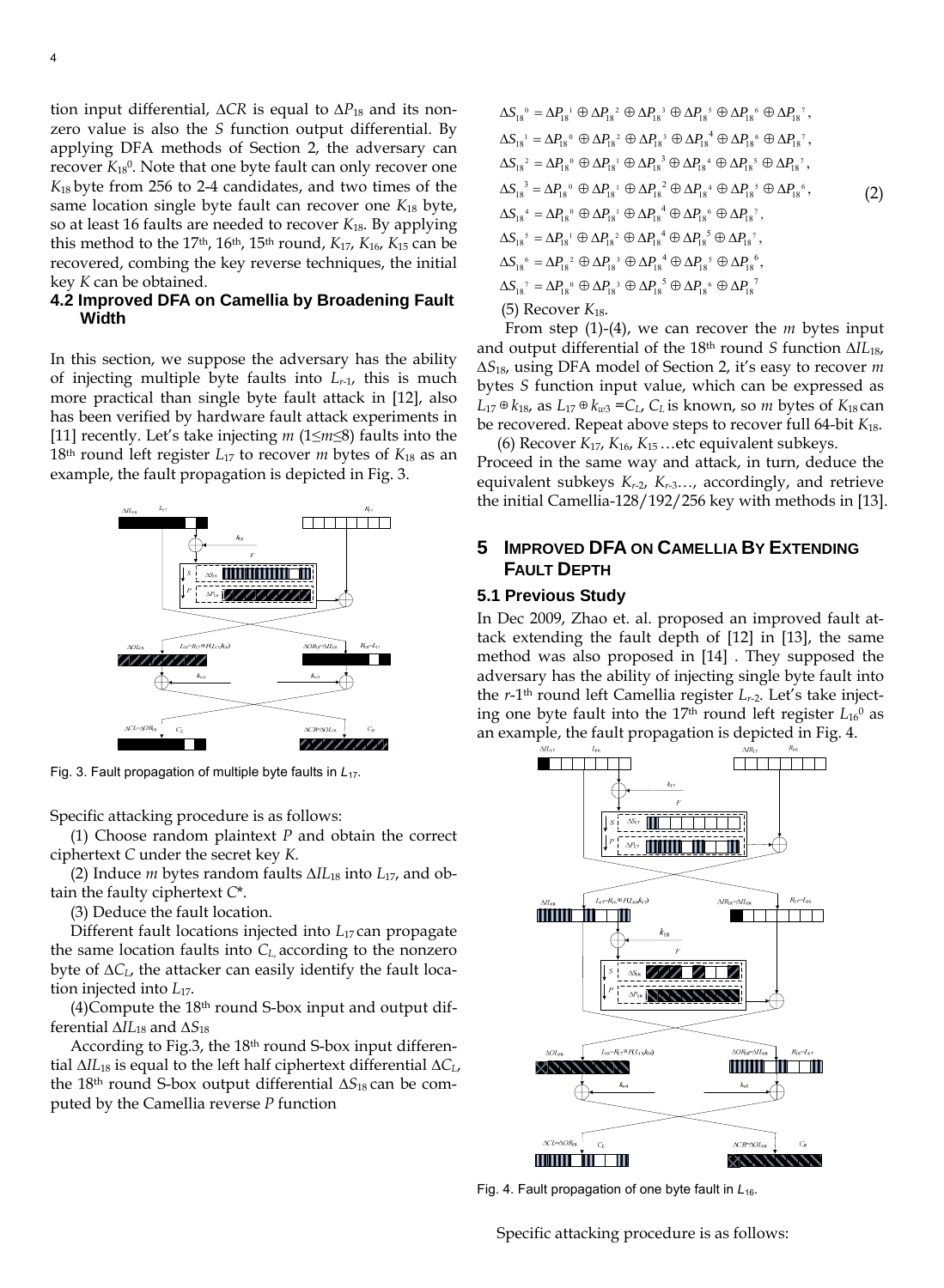(1) Choose random plaintext *P* and obtain the correct ciphertext *C* under the secret key *K*.

(2) Induce one byte fault *∆IL*17 into *L*16, and obtain the faulty ciphertext *C*\* under the secret key *K*.

(3) Deduce the fault location.

Different fault locations injected into L<sub>16</sub> can generate different indices sets of the fault *CL*, we can identify the fault location by methods in [\[13\]](#page-7-12).

(4)Compute the 18th round S-box input and output differential *∆IL*18 and *∆S*<sup>18</sup>

*∆IL*18 is equal to the left half ciphertext differential *∆CL*. ∆*OL*18 is equal to the left half ciphertext differential *∆CR*, and is generated by  $\Delta S_{18}^0$ ,  $\Delta S_{18}^1$ ,  $\Delta S_{18}^2$ ,  $\Delta S_{18}^4$ ,  $\Delta S_{18}^7$  and *∆IL*170 using 8 equations. It's simple to recover these 6 unknown differentials ( $\Delta S_{18}^{0}$ ,  $\Delta S_{18}^{1}$ ,  $\Delta S_{18}^{2}$ ,  $\Delta S_{18}^{4}$ ,  $\Delta S_{18}^{7}$  and *∆IL*<sub>17</sub><sup>0</sup>) by equation (3).

$$
\Delta O_{4s}^{0} = \Delta I_{47}^{0} \oplus \Delta S_{18}^{0} \oplus \Delta S_{18}^{2} \oplus \Delta S_{18}^{7}
$$
\n
$$
\Delta O_{4s}^{1} = \Delta S_{18}^{0} \oplus \Delta S_{18}^{1} \oplus \Delta S_{18}^{4} \oplus \Delta S_{18}^{7}
$$
\n
$$
\Delta O_{4s}^{2} = \Delta S_{18}^{0} \oplus \Delta S_{18}^{1} \oplus \Delta S_{18}^{2} \oplus \Delta S_{18}^{4} \oplus \Delta S_{18}^{7}
$$
\n
$$
\Delta O_{4s}^{3} = \Delta S_{1s}^{1} \oplus \Delta S_{1s}^{2} \oplus \Delta S_{18}^{4}
$$
\n
$$
\Delta O_{4s}^{3} = \Delta S_{1s}^{1} \oplus \Delta S_{1s}^{2} \oplus \Delta S_{1s}^{2}
$$
\n
$$
\Delta O_{4s}^{6} = \Delta S_{1s}^{1} \oplus \Delta S_{1s}^{1} \oplus \Delta S_{1s}^{7}
$$
\n
$$
\Delta O_{4s}^{6} = \Delta S_{1s}^{2} \oplus \Delta S_{1s}^{4} \oplus \Delta S_{1s}^{7}
$$
\n
$$
\Delta O_{4s}^{7} = \Delta S_{1s}^{1} \oplus \Delta S_{1s}^{4}
$$
\n
$$
\Delta S_{1s}^{1} = \Delta O_{4s}^{1} \oplus \Delta O_{4s}^{5}
$$
\n
$$
\Delta S_{1s}^{1} = \Delta O_{4s}^{1} \oplus \Delta O_{4s}^{6}
$$
\n
$$
\Delta S_{1s}^{1} = \Delta O_{4s}^{1} \oplus \Delta O_{4s}^{1}
$$
\n
$$
\Delta S_{1s}^{1} = \Delta O_{4s}^{1} \oplus \Delta O_{4s}^{1}
$$
\n
$$
\Delta S_{1s}^{1} = \Delta O_{4s}^{1} \oplus \Delta O_{4s}^{1}
$$
\n
$$
\Delta S_{1s}^{1} = \Delta O_{4s}^{1} \oplus \Delta O_{4s}^{1}
$$
\n
$$
\Delta S_{1s}^{1} = \Delta O_{4s}^{1} \oplus \Delta O_{4
$$

(5) Recover 5 or 6 bytes of *K*18.

 By applying the general DFA model of Section 2, it's easy to recover 5 bytes *S* function input value of the 18th round, which can be expressed as  $L_{17}$ <sup>*i*</sup>  $\oplus k_{18}$ <sup>*i*</sup> (*i*=0,1,2,4,7), as *L*<sub>17</sub><sup>*i*</sup> ⊕  $k_{w3}$ <sup>*i*</sup> =*C*<sub>*L*</sub><sup>*i*</sup>, *C*<sub>*L*</sub> is known,  $k_{18}$ <sup>*i*</sup> ⊕  $k_{w3}$ <sup>*i*</sup> (*i*=0,1,2,4,7) can be recovered.

(6) Recover full 8 bytes of *K*18 and several bytes of *K*17.

 Repeat step (1)-(5) to recover full 8 bytes of *K*18. Note that after *K*18 is recovered, as *∆IL*17 is deduced, the output 17th round S-box differential *∆S*17 can be obtained through ∆*CL*, the adversary can recover several bytes of *K*17.

(7)Proceed in the same way as step (1)-(6) and attack the previous round, and deduce the equivalent subkeys *K*17, *K*16, *K*15, …, accordingly, and retrieve the initial Camellia-128/192/256 key with methods in [\[13\]](#page-7-12).

## **5.2 Improved DFA on Camellia by Extending Fault Depth**

In this section, we describe idea of proposed DFA method to retrieve Camellia round keys by analyzing S-box input and output differentials.

Suppose the adversary has the ability of injecting single byte fault into the *r*-2th round left Camellia register *Lr*-3, let's take injecting one byte fault into the 16<sup>th</sup> round left register *L*<sup>15</sup> as an example, the fault propagation is depicted in Fig. 5.

Specific attacking procedure is as follows:

(1) Choose random plaintext *P* and obtain the correct ciphertext *C* under the secret key *K*.

(2) Induce random single byte fault *∆IL*16 into *L*15, obtain the faulty ciphertext *C*\*.

(3) Compute the  $18<sup>th</sup>$  round S-box lookup input differential *∆IL*18.

*∆IL*18 can be computed from the left half ciphertext differential *∆CL*.

(4) Deduce the  $17<sup>th</sup>$  round S-box lookup output differential *∆S*17.

 $\Delta CL = \Delta IL_{18} = P(\Delta S_{17}) \oplus \Delta IR_{17} = P(\Delta S_{17}) \oplus \Delta IL_{16}$  (4) *∆CL* has 8 nonzero bytes, *∆S*17 has 5-6 nonzero bytes, *∆IL*16 has only 1 nonzero byte, using similar equation as equation (3) above (if *L*15 fault byte index is 0), *∆S*17 can be obtained, if the adversary didn't known the accurate fault index, there are 8 possibilities, specific method of solving the equations can be get from [\[13\]](#page-7-12), finally, 8 candidates of *∆S*17 can be obtained.

(5) Deduce the  $17<sup>th</sup>$  round S-box lookup input differential *∆IL*17.

Next, we should recover *∆IL*17 from *∆S*17. First we compute the 255 Camellia differential S-boxes, for each input differential S-box value  $\varepsilon$  ( $\varepsilon$  = $\Delta lL_{17}$ <sup>0</sup>) from 1 to 255, we can get 4 type of differential Camellia S-boxes, if 5 nonzero bytes of *∆S*17 are among these 4 differential S-boxes (satisfying equation (5)), we can get one  $\Delta I L_{17}$ <sup>0</sup> candidate, else  $\varepsilon$  will be eliminated, after 255 iterations, the adversary can get limited *∆IL*170 candidates.

$$
\varepsilon = S^{-1} (IL_{17}^{0} \oplus k_{17}^{0}) \oplus S^{-1} (IL_{17}^{0} \oplus k_{17}^{0} \oplus \Delta S_{17}^{0})
$$
  
\n
$$
\varepsilon = S^{-1} (IL_{17}^{1} \oplus k_{17}^{1}) \oplus S^{-1} (IL_{17}^{1} \oplus k_{17}^{1} \oplus \Delta S_{17}^{1})
$$
  
\n
$$
\varepsilon = S^{-1} (IL_{17}^{2} \oplus k_{17}^{2}) \oplus S^{-1} (IL_{17}^{2} \oplus k_{17}^{2} \oplus \Delta S_{17}^{2})
$$
  
\n
$$
\varepsilon = S^{-1} (IL_{17}^{4} \oplus k_{17}^{4}) \oplus S^{-1} (IL_{17}^{4} \oplus k_{17}^{4} \oplus \Delta S_{17}^{4})
$$
  
\n
$$
\varepsilon = S^{-1} (IL_{17}^{7} \oplus k_{17}^{7}) \oplus S^{-1} (IL_{17}^{7} \oplus k_{17}^{7} \oplus \Delta S_{17}^{7})
$$

(6) Deduce the  $18<sup>th</sup>$  round S-box lookup output differential *∆S*18.

 In order to recover *K*18, the adversary should recover the 18th round S-box lookup output differential *∆S*18.

 $\Delta CR = \Delta O L_{18} = P(\Delta S_{18}) \oplus \Delta IR_{18} = P(\Delta S_{18}) \oplus \Delta IL_{17}$  (6) The equation (6) can be transferred into equation (7):

$$
\Delta S_{18} = P^{-1} (\Delta CR \oplus \Delta IL_{17}) \tag{7}
$$

*∆CR* is known, if *∆IL*17 is obtained, *∆S*18 can be deduced. (7) Recover full 8 bytes of *K*18.

*∆S*18 candidates can be computed from *∆IL*17 candidates, *∆IL*18 is known, by applying the general DFA model of Section 2, it's easy to recover limited *K*18 candidates. Repeat step (1)-(7) to recover *K*18.

(8) Recover 5-6 bytes of *K*17.

From step  $(7)$  the adversary can recover the  $18<sup>th</sup>$ round *S* function input value  $L_{17} \oplus k_{18} = C_L \oplus K_{18}$ , and compute the 18th round *P* function output value, so the correct and faulty  $P_{18}$  can be computed,  $\Delta P_{18}$  and unique 17<sup>th</sup> round S-box input differential *∆IL*17 can be deduced, as the 17<sup>th</sup> round S-box output differential  $\Delta S_{17}$  is recovered in step (4), by applying the general DFA model of Section 2, it's easy to recover  $L_{16}$ <sup>*i*</sup> ⊕  $k_{17}$ <sup>*i*</sup> (*i*=0,1,2,4,7), as  $L_{16}$  ⊕  $P_{18}$  ⊕  $kw_4 = C_R$ ,  $S_{18} = S[C_L \oplus K_{18}]$ ,  $P_{18}$  denotes the 18<sup>th</sup> round *P* function output, it can be computed by  $S_{18}$ , so  $k_{17}$ <sup>*i*</sup> ⊕  $kw_4$ <sup>*i*</sup>  $(K_{17}^{i}, i=0,1,2,4,7)$  can be recovered. Repeat step  $(1)-(8)$  to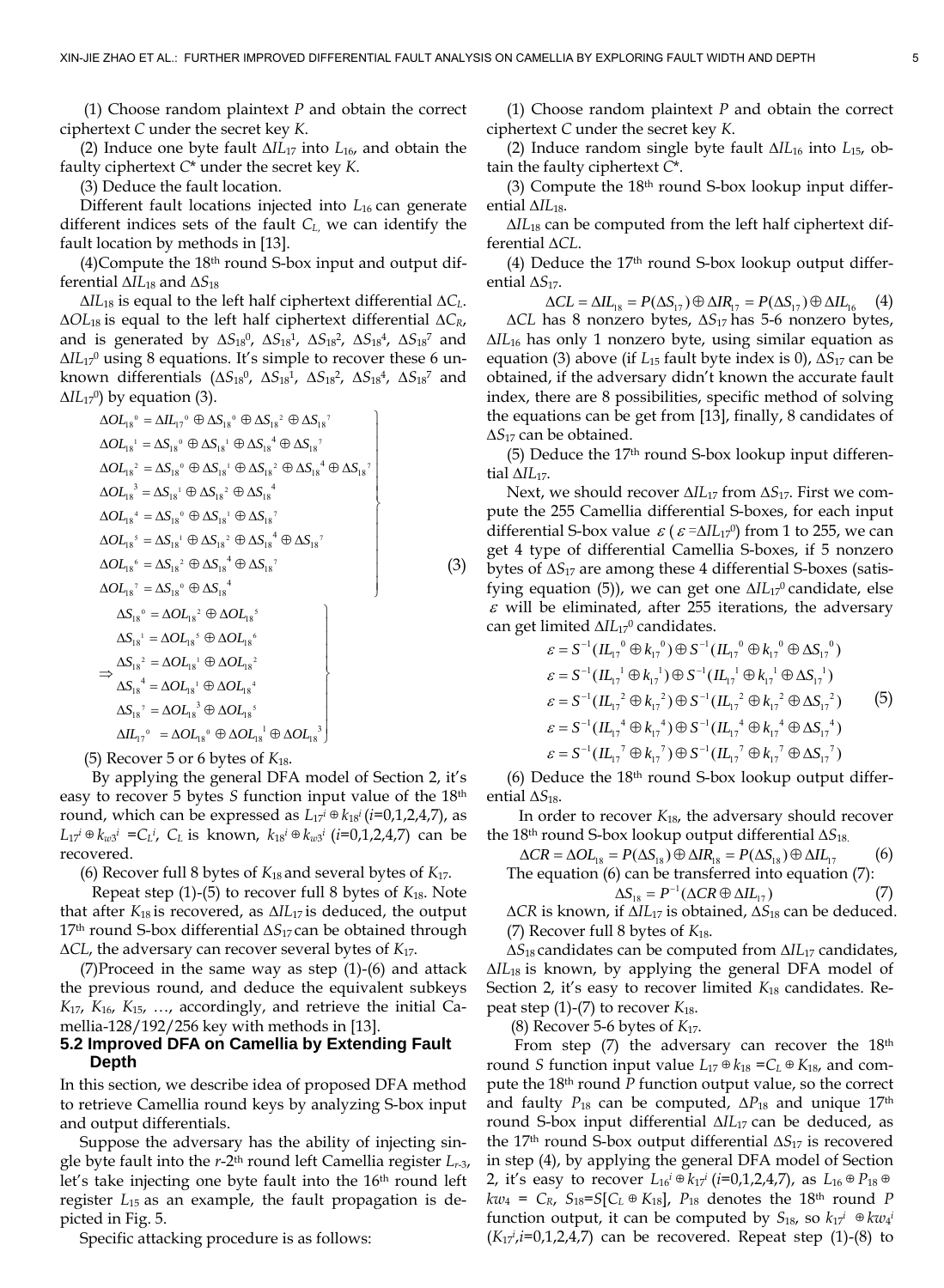recover full 8 bytes of *K*17.

(9) Recover 1 byte of  $K_{16}$ .

Note that after  $K_{17}$  is recovered, as the 16<sup>th</sup> round S-box input and output differential *∆IL*16 and *∆S*16 (equals *∆IL*17) is recovered, using basic DFA on Camellia, the adversary can even recover one byte of *K*16.

(10) Proceed in the same way as step (1)-(9) and attack the previous round, and deduce the equivalent subkeys *K*16, *K*15 … accordingly, and retrieve the initial Camellia-128/192/256 key with methods in [\[13\]](#page-7-12).

The DFA method on Camellia encrypt procedure above can be extended into Camellia key schedule fault attack. Note that there is one thing different, injecting one byte fault into *kr*-2 can recover 8 bytes of *Kr*, 5-6 bytes of *Kr*- $<sub>1</sub>$ , but can not recover any byte of  $K<sub>r-2</sub>$ , as the input differ-</sub> ential of the *r*-2<sup>th</sup> round S function is unknown.



Fig. 5. Fault propagation of one byte fault in *L*15.

# **6 COMPLEXITY ANALYSIS AND EXPERIMENTAL RESULTS**

### **6.1 Complexity Analysis**

Due to the limit abilities of the attacker, it's very difficult to induce accurate and effective faults for DFA, so how many faulty ciphertexts are needed to crack the cipher is also very crucial. Next, we make a sketch of this complexity analysis.

1. Complexity Analysis of one byte fault analysis

We describe the characteristics of the equation for the

S-box in the determinate methods. Let's just consider the simple one byte S-box model shown in Fig. 2. When we know the input S-box differential  $\Delta I L_{18}$ <sup>0</sup> and the out differential ∆S<sub>18</sub><sup>0</sup>, we can obtain a set of L<sub>17</sub><sup>0</sup> satisfying equation (8).

$$
S[L_{1}^{0} \oplus k_{1s}^{0}] \oplus S[L_{1}^{0} \oplus k_{1s}^{0} \oplus \Delta I L_{1s}^{0}] = \Delta S_{1s}^{0}
$$
  
\n
$$
L_{1}^{0} \oplus k_{\omega_{3}}^{0} = C^{0}
$$
  
\n
$$
k_{1s}^{0} \oplus k_{\omega_{3}}^{0} = K_{1s}^{0}
$$
  
\n
$$
\Rightarrow S[C^{0} \oplus K_{1s}^{0}] \oplus S[C^{0} \oplus K_{1s}^{0} \oplus \Delta I L_{1s}^{0}] = \Delta S_{1s}^{0}
$$
  
\n(8)

The number of  $K_{18}$ <sup>0</sup> depends on  $C^0$ ,  $\Delta I L_{18}$ <sup>0</sup>,  $\Delta S_{18}$ <sup>0</sup> and the S-box. In Camellia, four S-boxes  $S_0$ ,  $S_1$ ,  $S_2$ ,  $S_3$  are used in the *F* function. By solving equation (8), we examine the size of the key candidates  $|K_{18}$ <sup>0</sup>| for all combinations of *C*<sup>0</sup>,  $\Delta I L_{18}$ <sup>0</sup>,  $\Delta S_{18}$ <sup>0</sup> related with  $S_0$ . The total number of combinations is 16711680(∆*IL*180 is a non-zero value). The results are shown in Table 1, it's clear to see that by injecting single byte fault into  $L_{17}^{0}$ , about 2.0312  $K_{18}^{0}$  candidates can be obtained at one time, and the statistics of other three S-boxes are the same as  $S_0$ .

TABLE 1 CAMELLIA S-BOX STATISTICS

| $K_{18}$ | Number   | P      | $E( K_{18} )$       |
|----------|----------|--------|---------------------|
|          | 16450560 | 0.9844 | 1.9688              |
| 4        | 261120   | 0.0156 | 0.0624              |
| Total    | 16711680 |        | $2.0312 = 2^{1.02}$ |

2. Complexity analysis of attack in Section 4.2.

Suppose the adversary injects *m* byte faults into *Lr*-1, according to Section 4.2, *m* bytes of *Kr* can be obtained. If  $m=8$ , one time 8-bytes faults in  $L_{r-1}$  can reduce  $K_r$  space from 264 to 289.75 (2.03128). As almost two times of the same index fault byte can recover one key byte, so theoretically speaking, the relationship between faulty number *N* and *m* obtaining unique *Kr* is

$$
N = 16/m \tag{9}
$$

It's clear to see that the key recovery efficiency is increased with the faulty bytes width, and two times full 8 faulty bytes of  $L_{r-1}$  can recover  $K_r$ .

3. Complexity analysis of attack in Section 5.2.

Injecting one byte fault in the *r*-2th round can propagate 5-6 faulty bytes in the *r*-1th round and 8 faulty bytes in the *r*th round, combined the analysis of Camellia S-box statistics and fault propagation feature, 2 faults are enough to recover  $K_r$  and reduce the search space of  $K_{r-1}$ from  $2^{64}$  to about  $2^{10.6}$ (1555.56) on average with 87.5% probabilities (if the two fault indices in the *r*-2th round are not identical), 3 faults are enough to recover *Kr* and reduce the search space of  $K_{r-1}$  from  $2^{64}$  to about  $2^{3.8}$  on average with 98.4% probabilities (if all of the three fault indices in the *r*-2th round are not identical). As to Camellia-128 with and without *FL*/*FL*<sup>-1</sup> layer, 2 faults in each of the 16<sup>th</sup>, 14<sup>th</sup> round, 4 faults are enough to reduce Camellia-128 key searching space to  $2^{22.2}=2^{21.2+1}$ . As to Camellia-192/256 without *FL*/*FL*-1 layer, 2 faults in each of the 16th, 14<sup>th</sup>, 12<sup>th</sup> round, 6 faults are enough to reduce Camellia-192/256 key searching space to 231.8.

Note that if the attacker does not need to know the specific fault byte location, as for 2 times random fault injected into *L*15, there are 64 fault location combinations. Only the correct combination can recover unique *K*18, and the wrong combinations usually get empty candidates of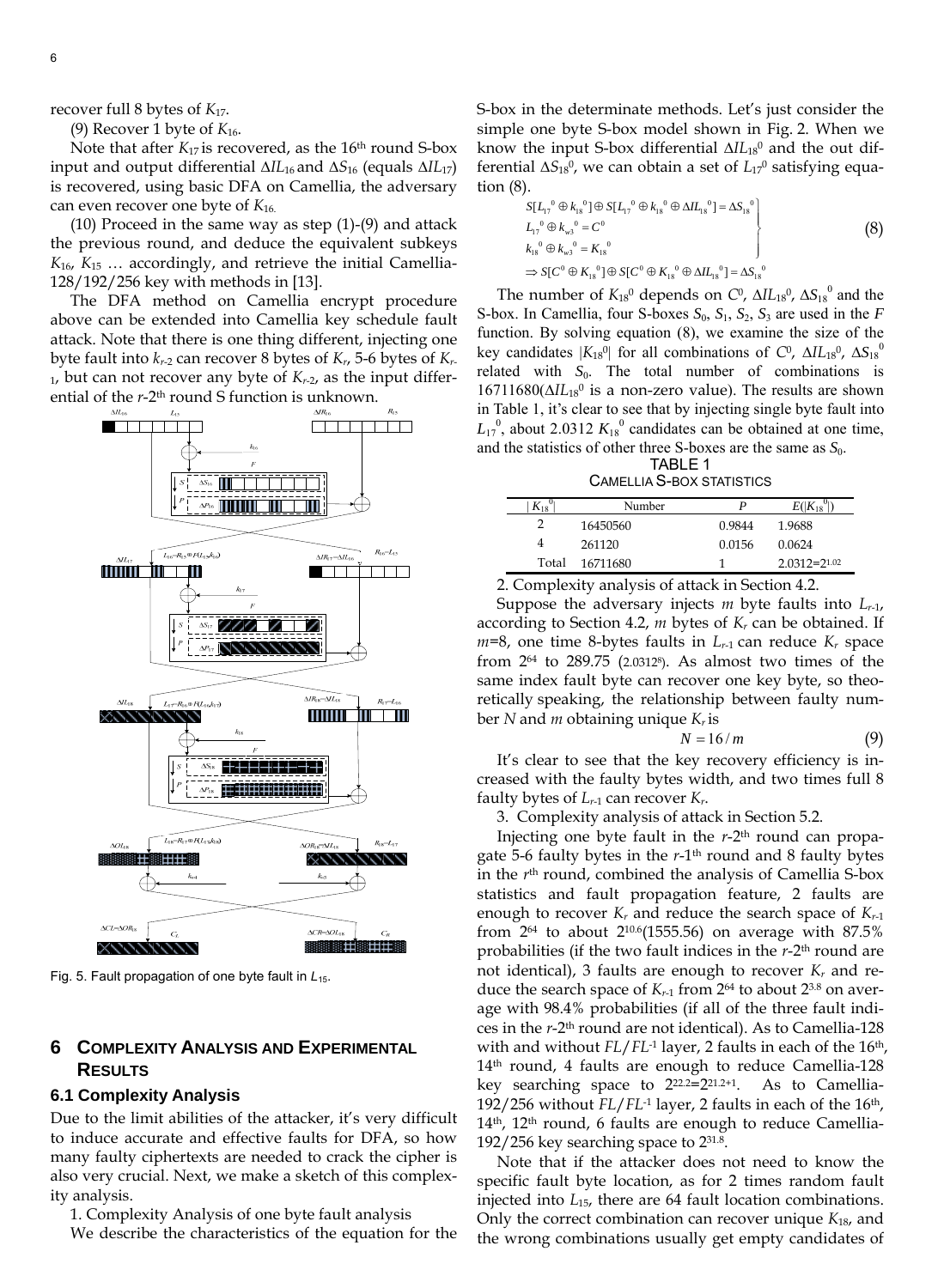*K*18. So, we can use this feature to deduce the fault location of these 2 faults, recover unique *K*18, and choose corresponding method to recover 5-6 bytes of *K*17.

# **6.2 Experimental Results and Comparisons**

We have implemented simulations of the attacks in this paper written by Visual C++6.0 on Windows XP. Our simulations run on a personal computer (Athlon 64-bit 3000+ 1.81 GHz CPU and 1GB RAM) and successfully extract the Camellia-128/192/256 key.

In order to verify the complexity analysis of attack in Section 4.2 and 6.1, we implemented the 8 bytes width fault attack on Camellia 18th round, the statistics of 22 sets for 2000 sample's average 8 byte faults in *L*17 and *K*18 candidate number is depicted in Fig. 6. It's clear to see that one time 8 bytes fault on *L*17, on average 289.74 candidates of *K*18 are obtained, which is almost the same as the 289.75 of the theory value in Section 6.1.



Fig. 6. 22 sets of Statistics on *K*18 candidate number.

In order to verify the complexity analysis of attack in Section 5.2 and 6.1, we injected two times single byte fault to *L*15(two fault indices are not identical), used the analysis method of Section 5.2, unique *K*18 can be obtained, and the statistics of 10 sets for 5000 sample's *K*17 candidate number is depicted in Fig. 7. It's clear to see that two times single byte fault on *L*15, on average 1557.01 candidates of *K*17 are obtained, which is almost the same as 1555.56 of the theory value in Section 6.1.



Fig. 7. 10 sets of Statistics on*K*17 candidate number.

Also, the experimental results in Table 2 strongly support the complexity analysis presented in Section 6.1.

It's clear to see that our methods are more effective than previous attacks and have the following properties:

1. Firstly, we broaden the fault depth of [\[10\].](#page-7-19) This is much more practical in the real attack scenarios, and verified by hardware fault attack experiments in [\[11\]](#page-7-10) recently. We find out the key recovery efficiency is increased with the width of the faulty bytes width, two times full 8 faulty bytes in the  $L_{r-1}$  can recover  $K_r$ , which is about 8-16 times efficient than [\[10\]](#page-7-19). Note that if the attacker can not inject single byte fault into Camellia encryption procedure accurately, the attack of Section 4.2 can be seen as the most powerful attack.

2. Secondly, we extend the fault depth of [\[10\]](#page-7-19)[,\[13\]](#page-7-12),[\[14\]](#page-7-13).

In Section 5.2, instead of injecting 1 byte fault into *Lr*-1 to recover 1 byte of *Kr* in [\[10\]](#page-7-19), injecting 1 byte fault into *Lr*- $_2$  to recover 5-6 bytes of  $K_r$  and 1 byte of  $K_{r-1}$  in [\[13\]](#page-7-12) and [\[14\]](#page-7-13), we further enhance the fault depth by injecting 1 byte fault into *Lr*-3 to recover full 8 bytes of *Kr*, 5-6 bytes of  $K_{r-1}$  and 1 byte of  $K_{r-2}$ . Under this assumption, the faulty ciphertexts number of our methods is further far less than [\[10\]](#page-7-19),[\[13\]](#page-7-12),[\[14\],](#page-7-13) 4 faults are enough to reduce Camellia-128 key searching space to  $2^{22}$ , 6 faults are enough to reduce Camellia-192/256 key searching space to  $2^{31.5}$ , which is almost 16 times and 4 times more efficient than [\[10\]](#page-7-19) and [\[13\]](#page-7-12), [\[14\]](#page-7-13) respectively.

3. Thirdly, our DFA methods on Camellia encryption procedure in Section 5.2 can be easily adapted into DFA on Camellia key schedule, while [\[10\]](#page-7-19) can not. It's impos-sible for [\[10\]](#page-7-19) to inject fault into  $k_r$  to recover  $K_r$  (the adversary can not get the  $r<sup>th</sup>$  round S-box input differential), however, according to the analysis of Section 5.2, it's easy to inject fault into  $k_{r-1}$  and  $k_{r-2}$  to recover  $K_r$ . TABLE 2

IMPROVEMENT OF OUR DFA ATTACKS OVER PREVIOUS

| Camellia | Attack      | Fault Type     | Fault                          | FL/              | Fault  |  |
|----------|-------------|----------------|--------------------------------|------------------|--------|--|
|          |             |                | Location                       | $FL^{-1}$        | Number |  |
| 128      | [10]        | Single byte    | $L_{14} - L_{17}$              | $X/\sqrt{2}$     | 64     |  |
| 128      | Section 4.2 | Multiple bytes | $L_{14} - L_{17}$              | $X/\sqrt{2}$     | 8      |  |
| 128      | $[13]$      | Single byte    | $L_{13} - L_{16}$              | $X/\sqrt{2}$     | 16     |  |
| 128      | Section 5.2 | Single byte    | $L_{13}, L_{15}$               | $X/\sqrt{2}$     | 4      |  |
| 128      | $[13]$      | Single byte    | $k_{14} - k_{17}$              | $X/\sqrt{2}$     | 16     |  |
| 128      | $[14]$      | Single byte    | $k_{12}$ - $k_{17}$            | $\times$         | 30     |  |
| 128      | Section 5.2 | Single byte    | $k_{14}, k_{16}$               | $\times/\sqrt{}$ | 4      |  |
| 192/256  | [10]        | Single byte    | $L_{12}$ . $L_{17}$            | $X/\sqrt{2}$     | 96     |  |
| 192/256  | Section 4.2 | Multiple bytes | $L_{12}$ . $L_{17}$            | $X/\sqrt{2}$     | 12     |  |
| 192/256  | [13]        | Single byte    | $L_{11}$ . $L_{16}$            | X                | 24     |  |
| 192/256  | Section 5.2 | Single byte    | $L_{11}, L_{13}, L_{15}$       | X                | 6      |  |
| 192/256  | $[13]$      | Single byte    | $k_{12} - k_{17}$              | $\times$         | 24     |  |
| 192/256  | [14]        | Single byte    | $k_{12}$ , $k_{17}$            | X                | 30     |  |
| 192/256  | Section 5.2 | Single byte    | $k_{12}$ , $k_{14}$ , $k_{16}$ | $\times$         | 6      |  |
| 192/256  | [13]        | Single byte    | $L_{11}$ . $L_{16}$            | $\sqrt{}$        | 32     |  |
| 192/256  | Section 5.2 | Single byte    | $L_{12}, L_{13}, L_{15}$       | √                | 16     |  |
| 192/256  | Section 5.2 | Single byte    | $k_{13}, k_{14}, k_{16}$       |                  | 16     |  |

# **7 CONCLUSION**

Current studies of fault analysis on block ciphers are devoted to mathematical analysis on cryptographic algorithms, fault injection and detection of cryptographic algorithms in software and hardware implementation. In this paper, we examine the mathematical analysis of Camellia with its fault injection simulation in software implementation. For the hardware situation, we will leave it for the future research.

In this paper we present two improved DFA methods on Camellia. Our methods not only broaden the fault